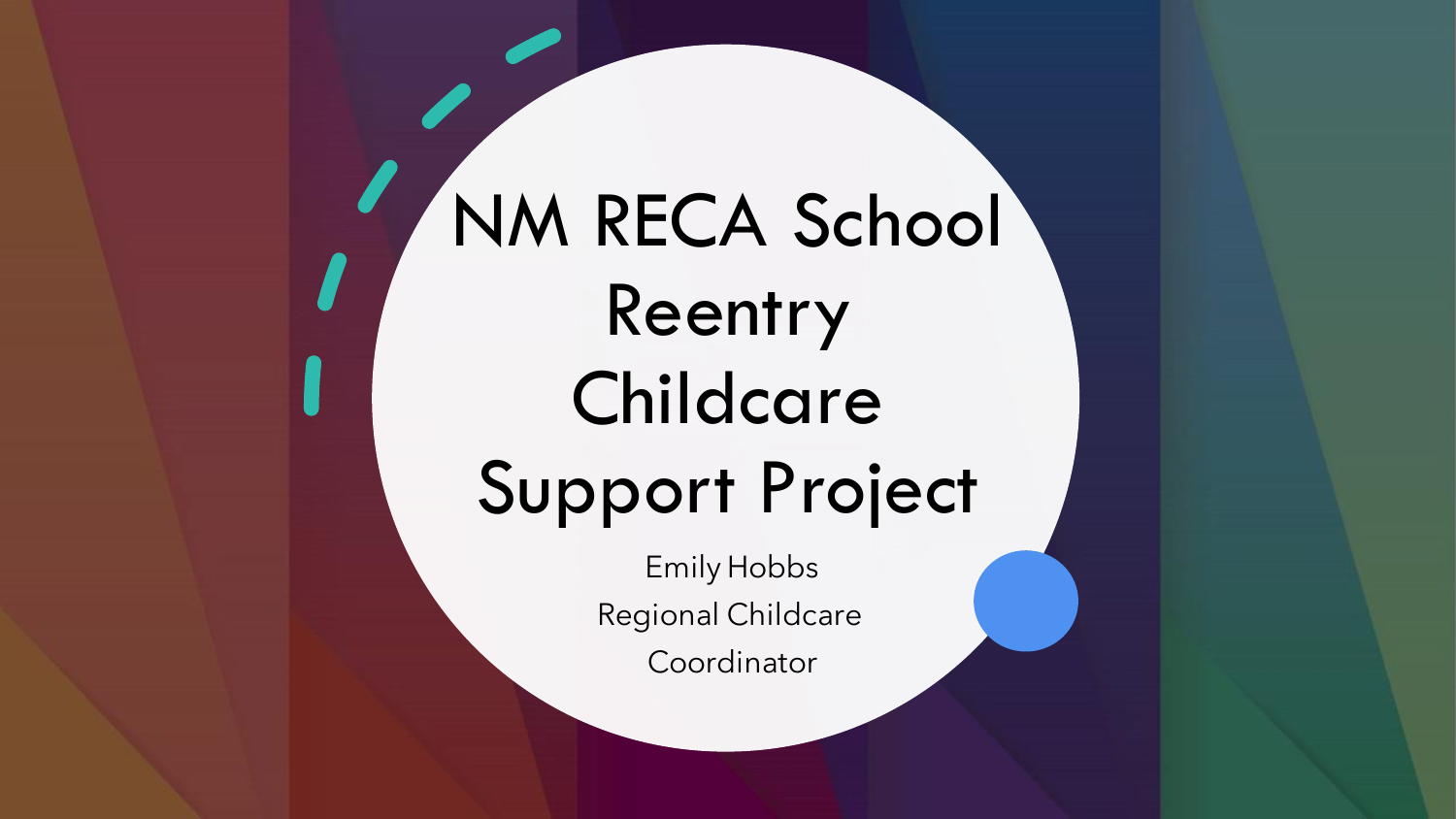## What is NM RECA?

- New Mexico Regional Education Cooperatives Association (NM RECA).
- Ten (RECs) located throughout New Mexico supporting school districts.
- RECs work with the New Mexico Public Education Department and other entities in creating opportunities to provide New Mexico children, families, schools, and communities with high -quality education and health services.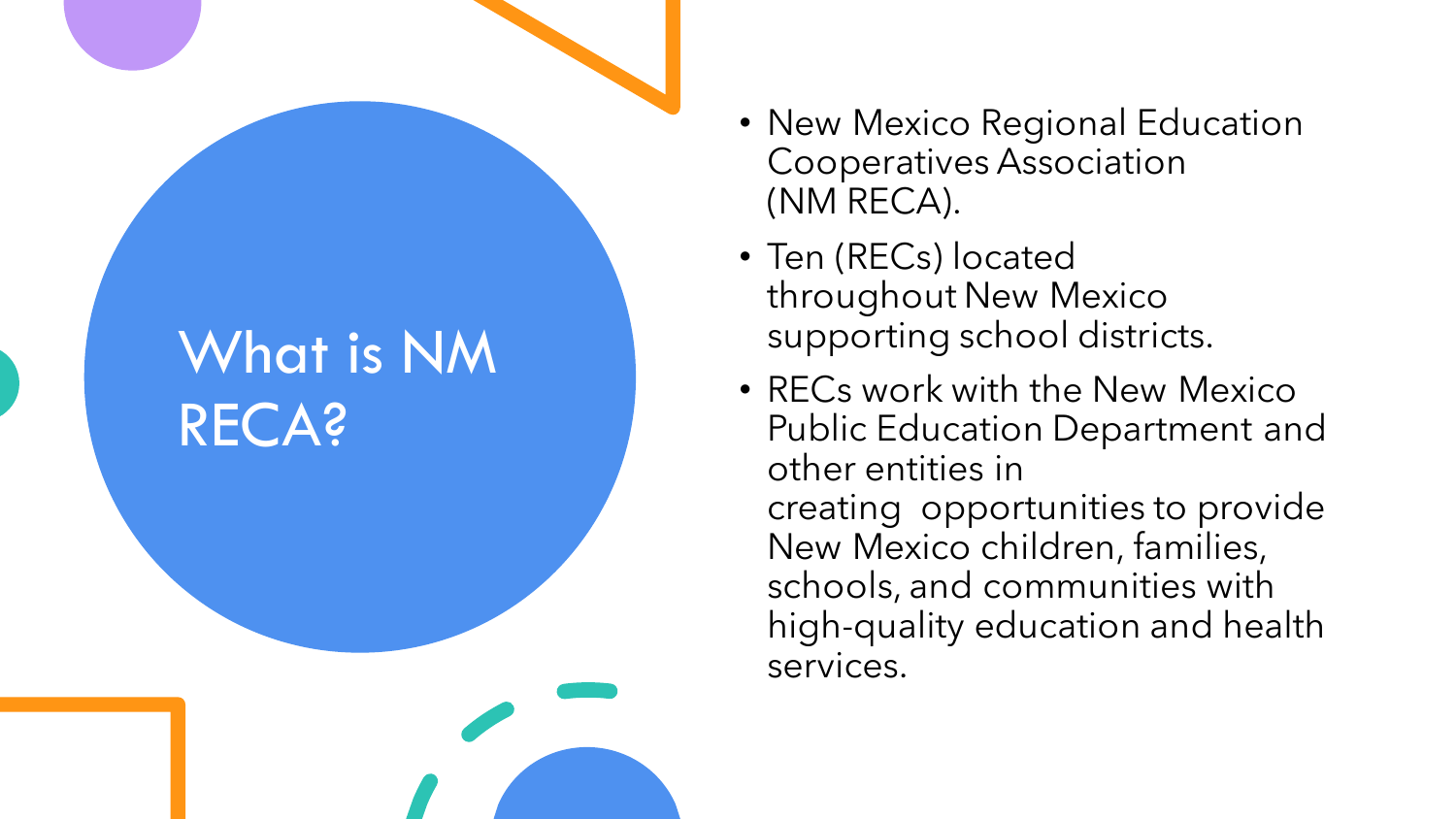# NM School Reentry Project, Phase 1

- Summer 2020 September 2020
- Surveyed schools & childcare providers statewide to collect feedback on the challenges of remote learning & childcare in each community.
- Each community had different needs.
- Most communities had schools and providers who could benefit from collaborating and connecting
- We facilitated that connection.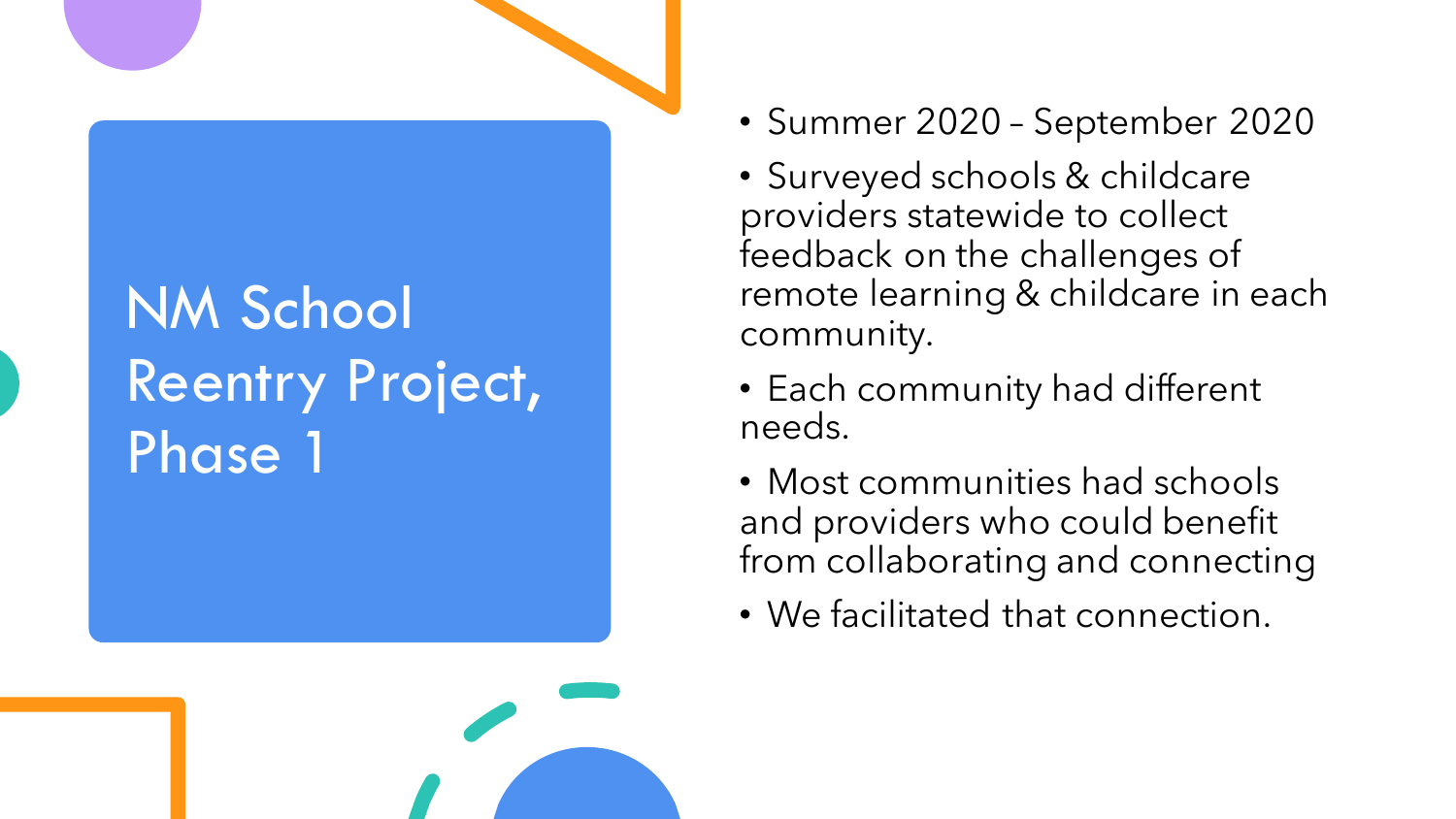#### Successful **Connections**

Providers had needs around the increase or addition of school age kids at their site. They needed furniture for bigger kids, appropriate remote learning spaces, and training on remote learning platforms.

School districts often had desks and chairs to lend out, underutilized space on their campus, and training on their remote learning platforms.



Some areas had little or no childcare options. Coordinators reached out to major employers, churches, school districts and other community entities to help find solutions.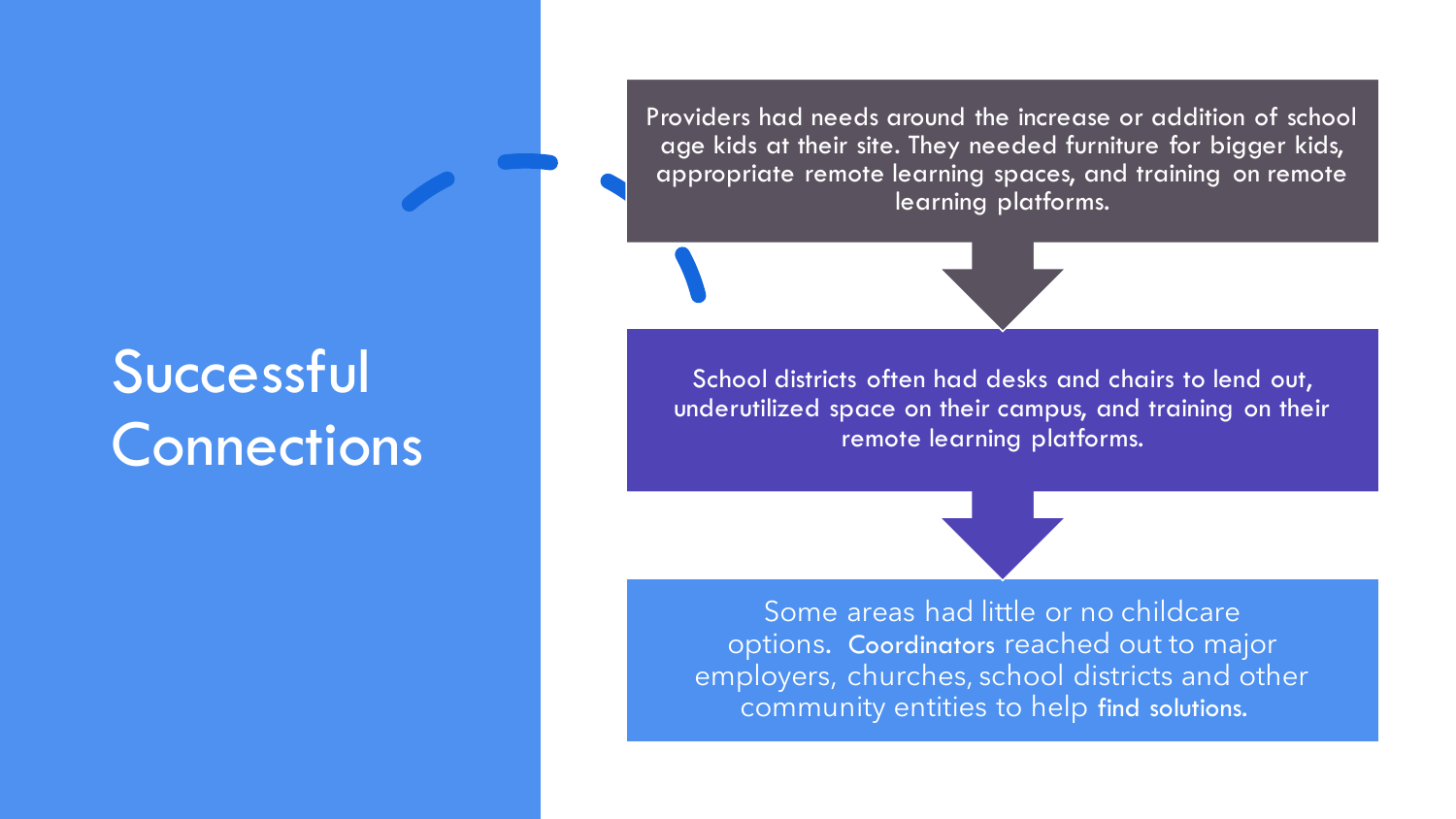## **Distributed** Resources

Temporary Friends, Family & [Neighbors Program \(FFN\)](https://tb2cdn.schoolwebmasters.com/accnt_171650/site_257648/Documents/Becoming-a-Childcare-Provider-in-Your-Home-English.pdf)

[New Mexico Kids Resource &](https://tb2cdn.schoolwebmasters.com/accnt_171650/site_257648/Documents/NewMexicoKids-Resource-and-Referral-English-and-Spanish.pdf)  Referral

[Childcare Options Flyer](https://tb2cdn.schoolwebmasters.com/accnt_171650/site_257648/Documents/Childcare-Flyer-English.pdf)

[Childcare Health & Safety](https://swrec10.formstack.com/forms/new_mexico_child_care_health_and_safety_grants_application)  Grant | [Spanish App](https://swrec10.formstack.com/forms/new_mexico_child_care_health_and_safety_grants_application_spanish)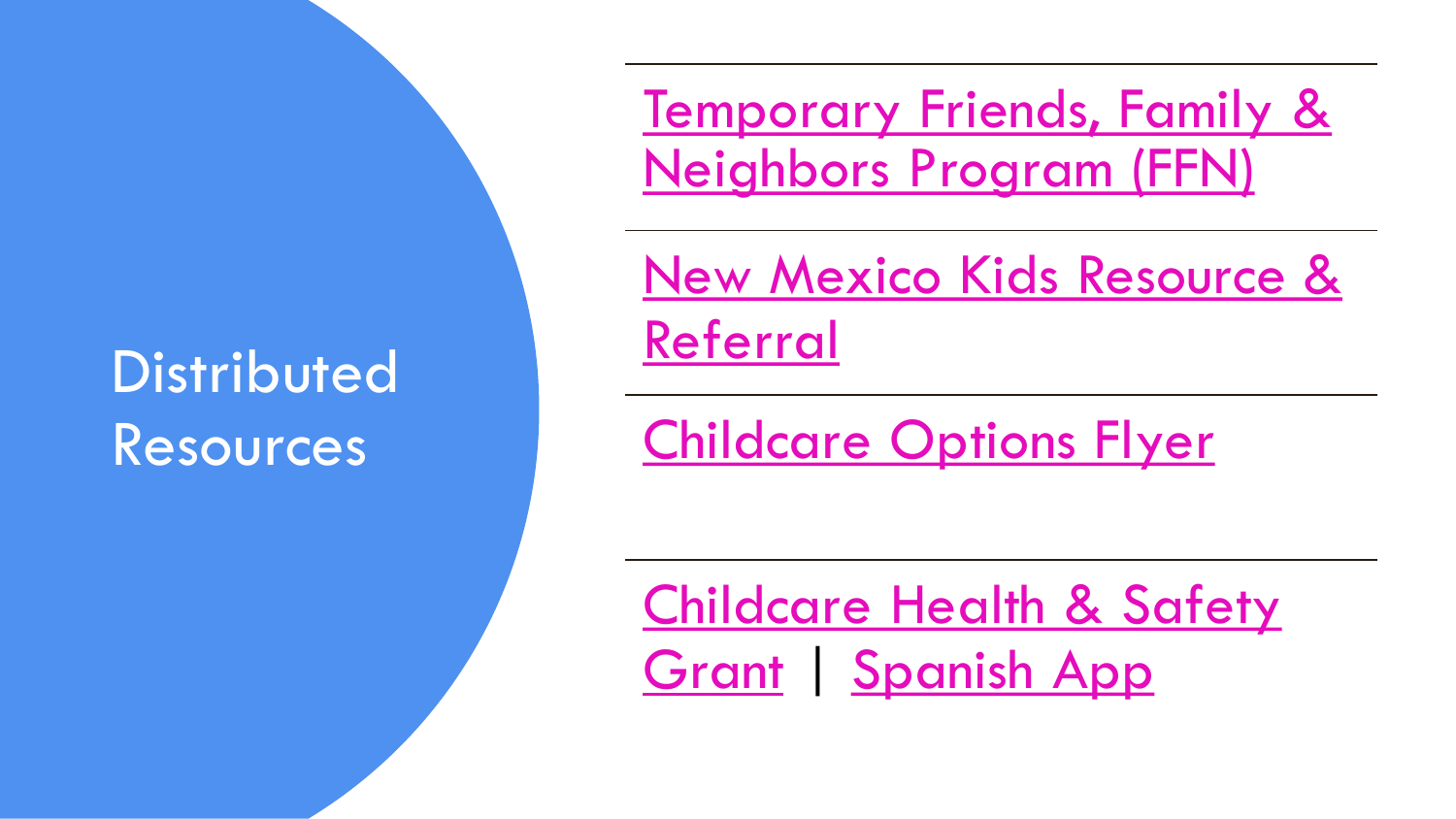# What's next?

| Gather   | Gather Information from schools, parents, and providers.                                                           |
|----------|--------------------------------------------------------------------------------------------------------------------|
| Connect  | Connect community partners.                                                                                        |
| Assist   | Assist communities to develop childcare solutions and<br>transition to in-person learning.                         |
| Continue | Continue assisting parents who need options.                                                                       |
| Continue | Continue to provide resources and information to<br>community partners, schools, parents, and childcare providers. |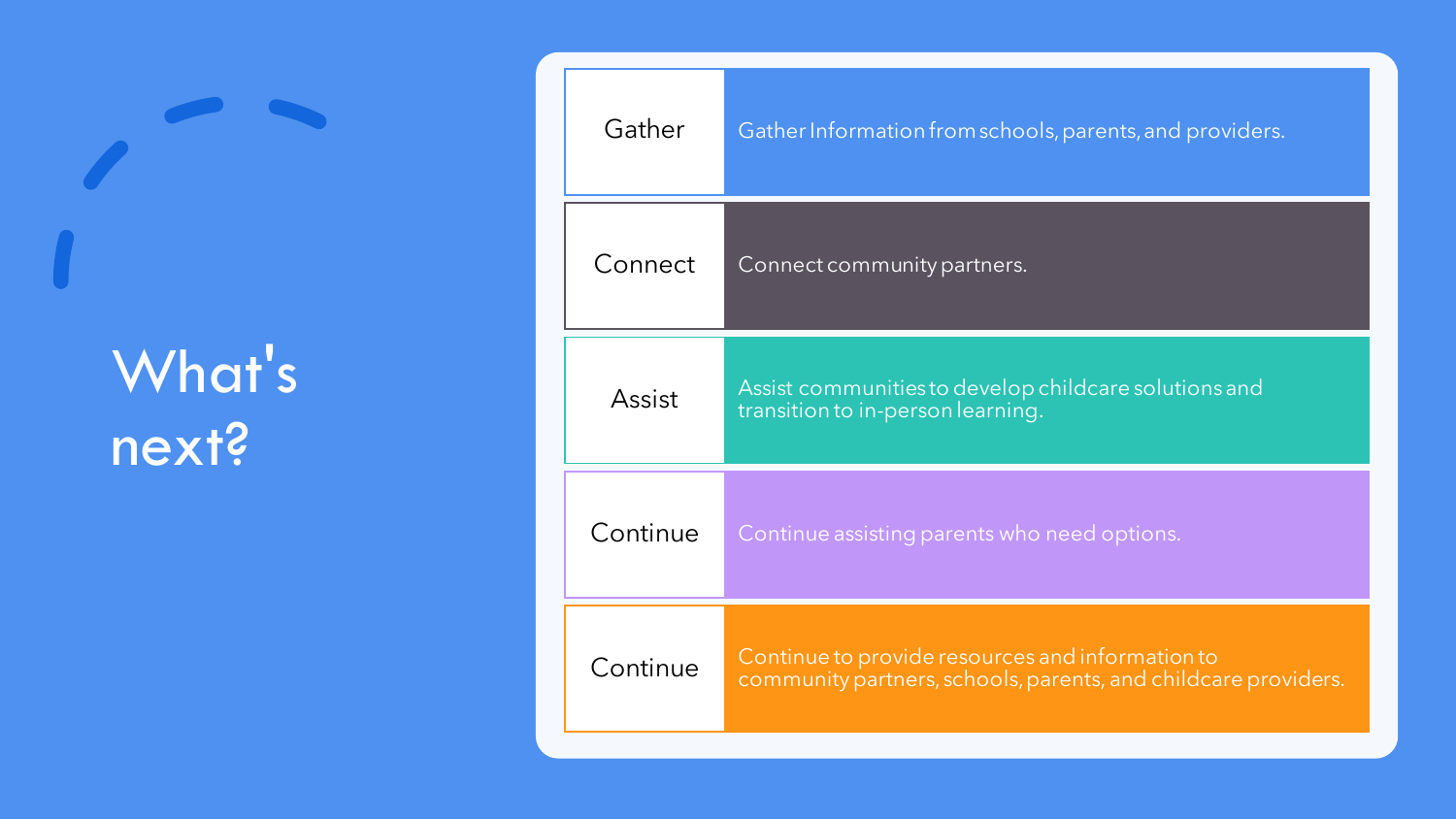What's the benefit for schools and students?

- Teachers and other district staff have unmet childcare needs.
	- Schools can provide childcare for their staff's kids without going through the full licensing process.
- Many providers have reached capacity under COVID-safe guidelines. However, if given the space, could set up temporary satilite sites to meet the childcare needs of the community and assist students in keeping up with their work.
	- Let your coordinator know if you have space which could be used as a satillite site.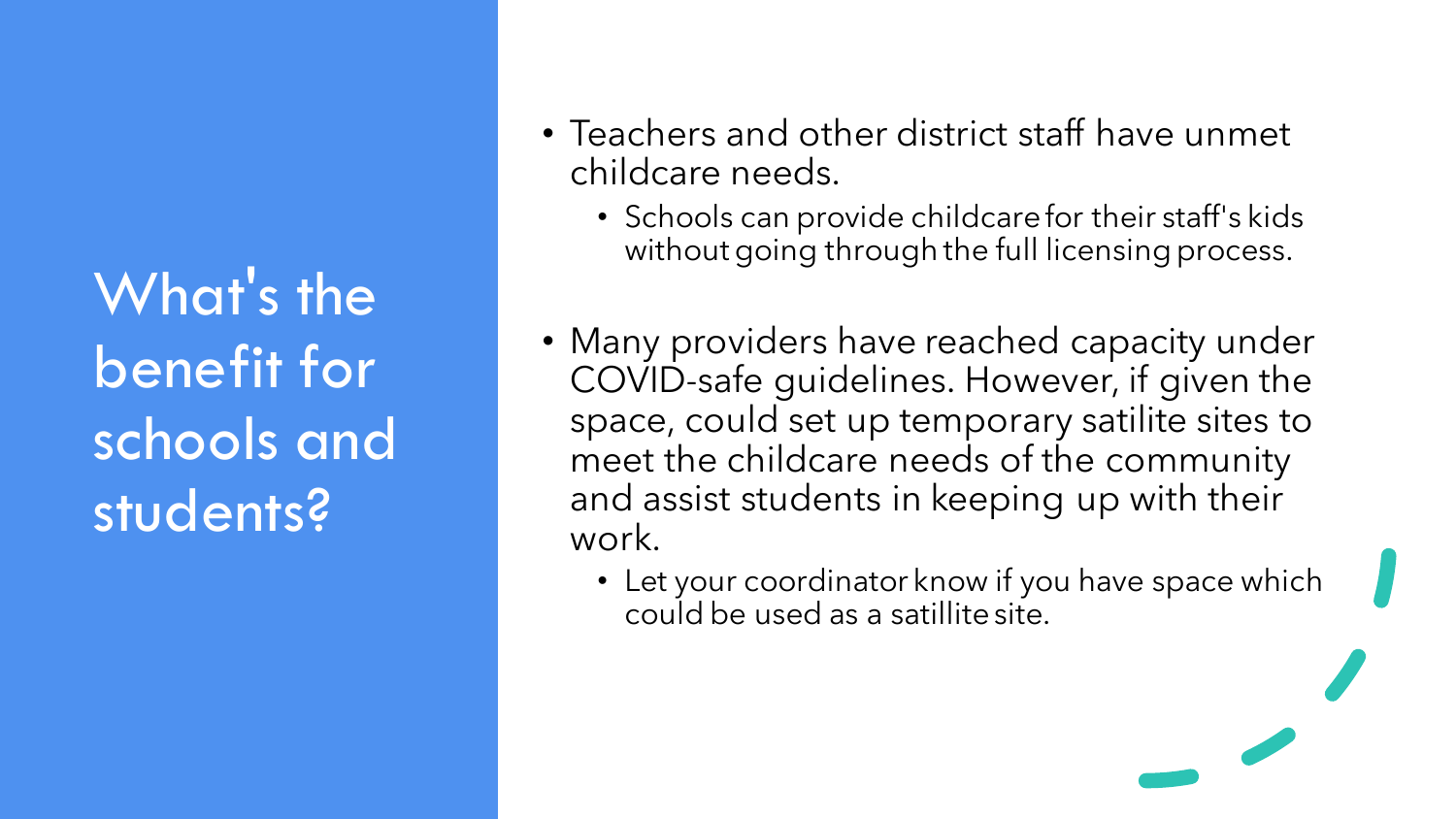## Economic & Systemic Impacts | 1. [FOCUS](https://www.nmececd.org/focus-tqris/)

a tiered quality rating and improvement system (TQRIS) for providers

#### **Benefits for child & family**

Essential Elements of Quality

- Full Participation of Each Child
- Health Promotion and Developmental Screenings
- Professional Qualifications
- Ratios and Group Size

#### **Benefits for providers**

Financial incentives & professional development

- Increase of the per child subsidy rate
- Designated consultant for adapting to all program needs
- Access to on-site or communitybased training, professional development, and technical assistance.
- [Wage Supplement Program](https://ececdscholarship.org/wage-supplement/)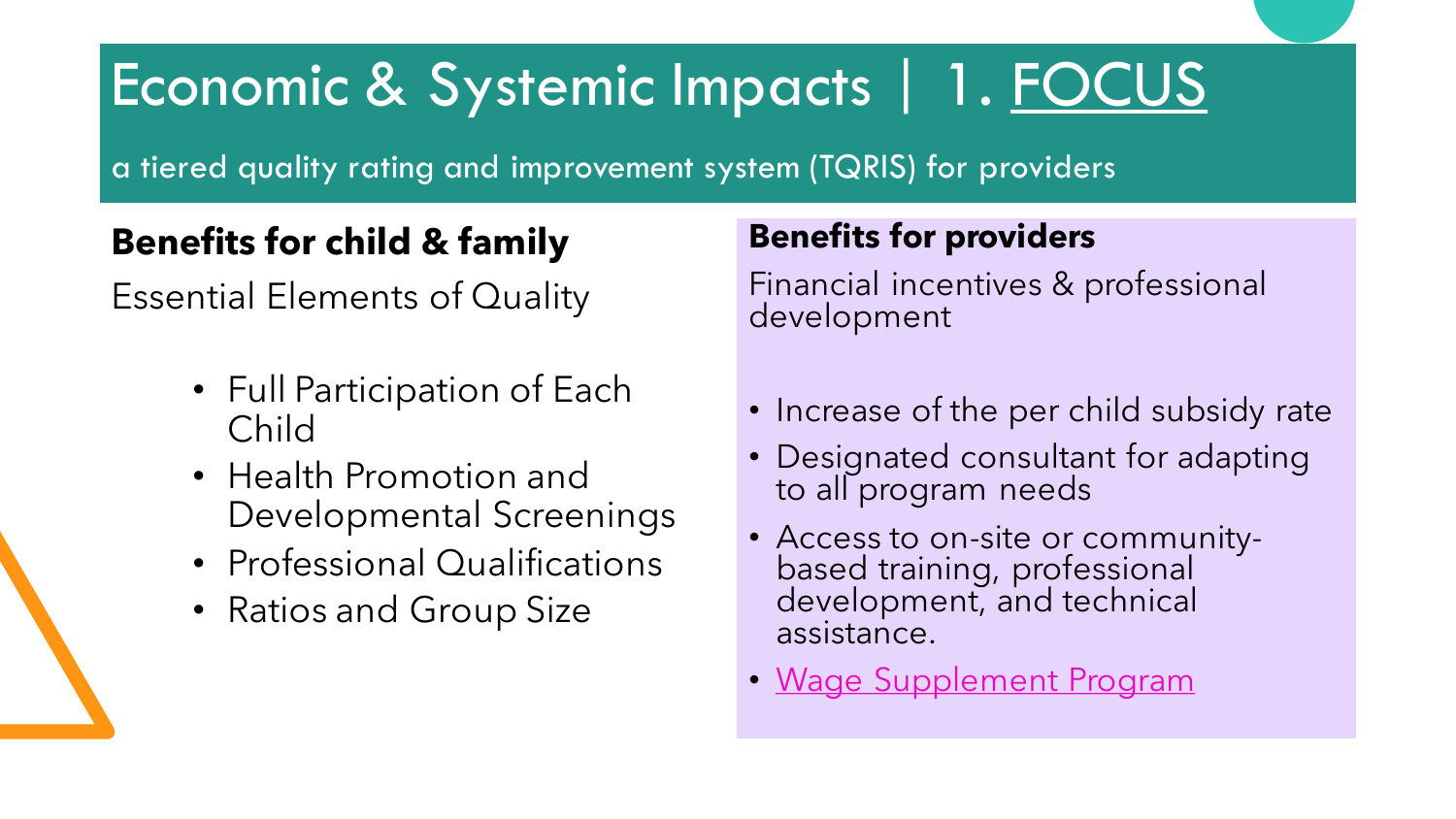# Economic & Systemic Impacts | 2. Scholarships

- Early Childhood Education is an industry currently receiving a huge investment through Scholarships at every level. Bachelors & Associates scholars receive full coverage for courses in an EC program, as well as funding for books.
- **Visit** <https://ececdscholarship.org/scholarship-information/>
- **Email** [info@ececdscholarship.org](mailto:nfo@ececdscholarship.org)
- **Call** 505-224-ECEC (3232)

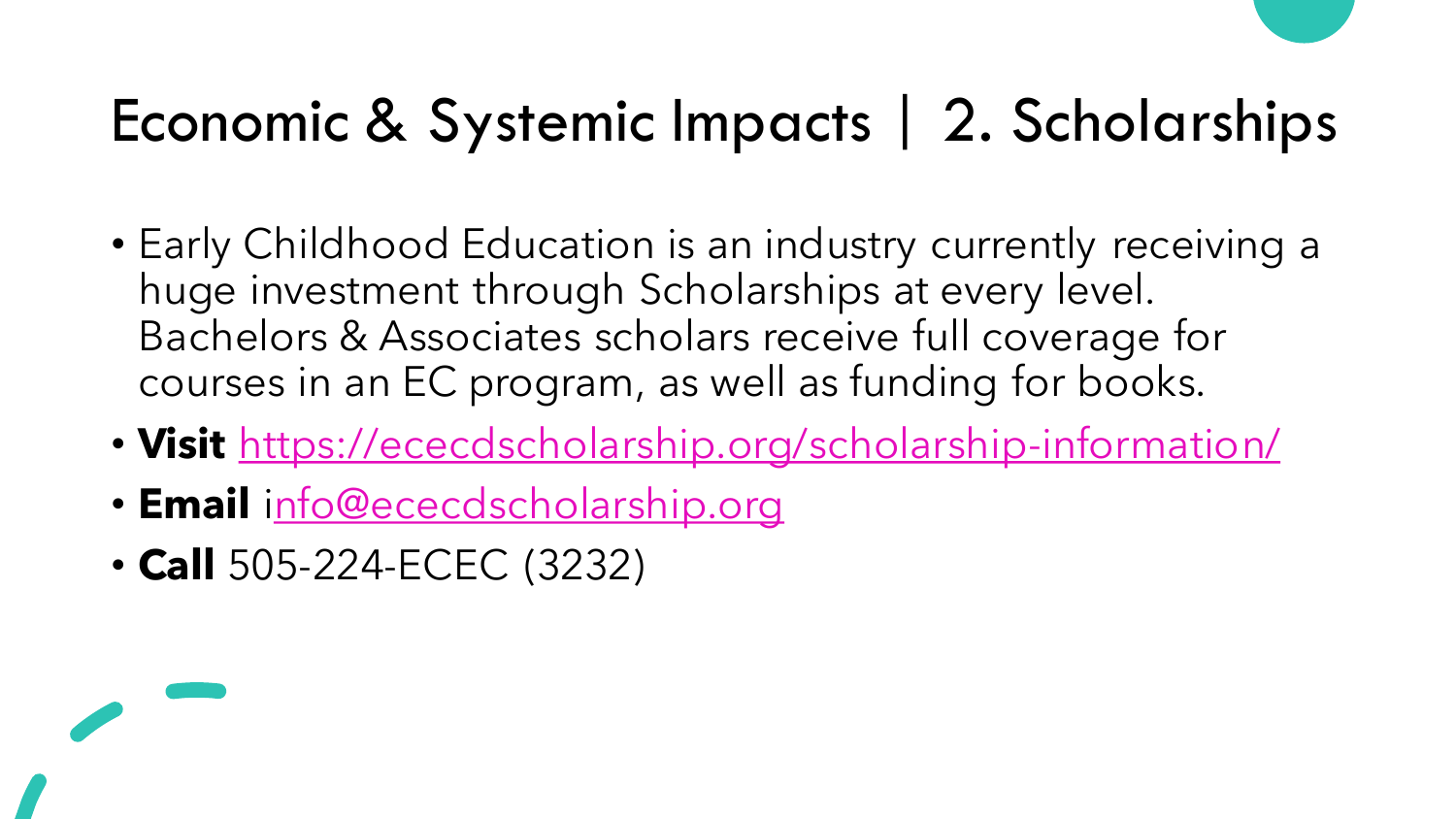What's the point of all these focus groups, surveys, and conversations?

- The information we gather will go to the state of New Mexico PED & ECECD to inform their next steps around education and funding.
- **Stories Matter:** Health & Safety Grants for providers are a direct response to the needs we identified in phase one around the financial strain providers were experiencing.
- Potential support for parents, students, and educators can be influenced on what we learn over the next few months.
- Rural area needs are different from metro areas and we don't want them to be overlooked.